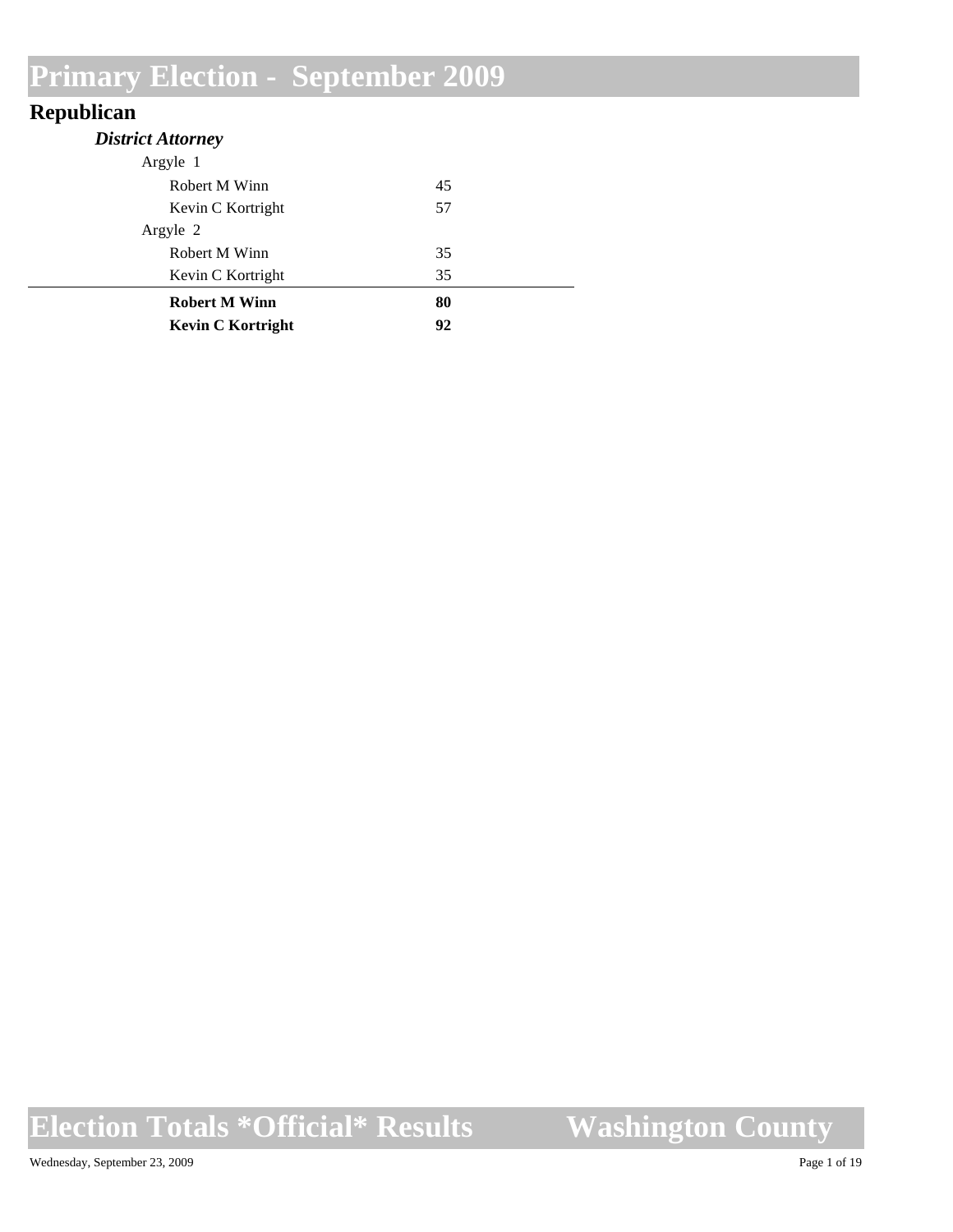#### **Republican**

| <b>District Attorney</b> |    |  |
|--------------------------|----|--|
| Cambridge 1              |    |  |
| Robert M Winn            | 33 |  |
| Kevin C Kortright        | 36 |  |
| Cambridge 2              |    |  |
| Robert M Winn            | 31 |  |
| Kevin C Kortright        | 35 |  |
| <b>Robert M Winn</b>     | 64 |  |
| <b>Kevin C Kortright</b> | 71 |  |

#### **Conservative**

#### *Supervisor*

| 0  |
|----|
| 13 |
|    |
|    |

### **Election Totals \*Official\* Results**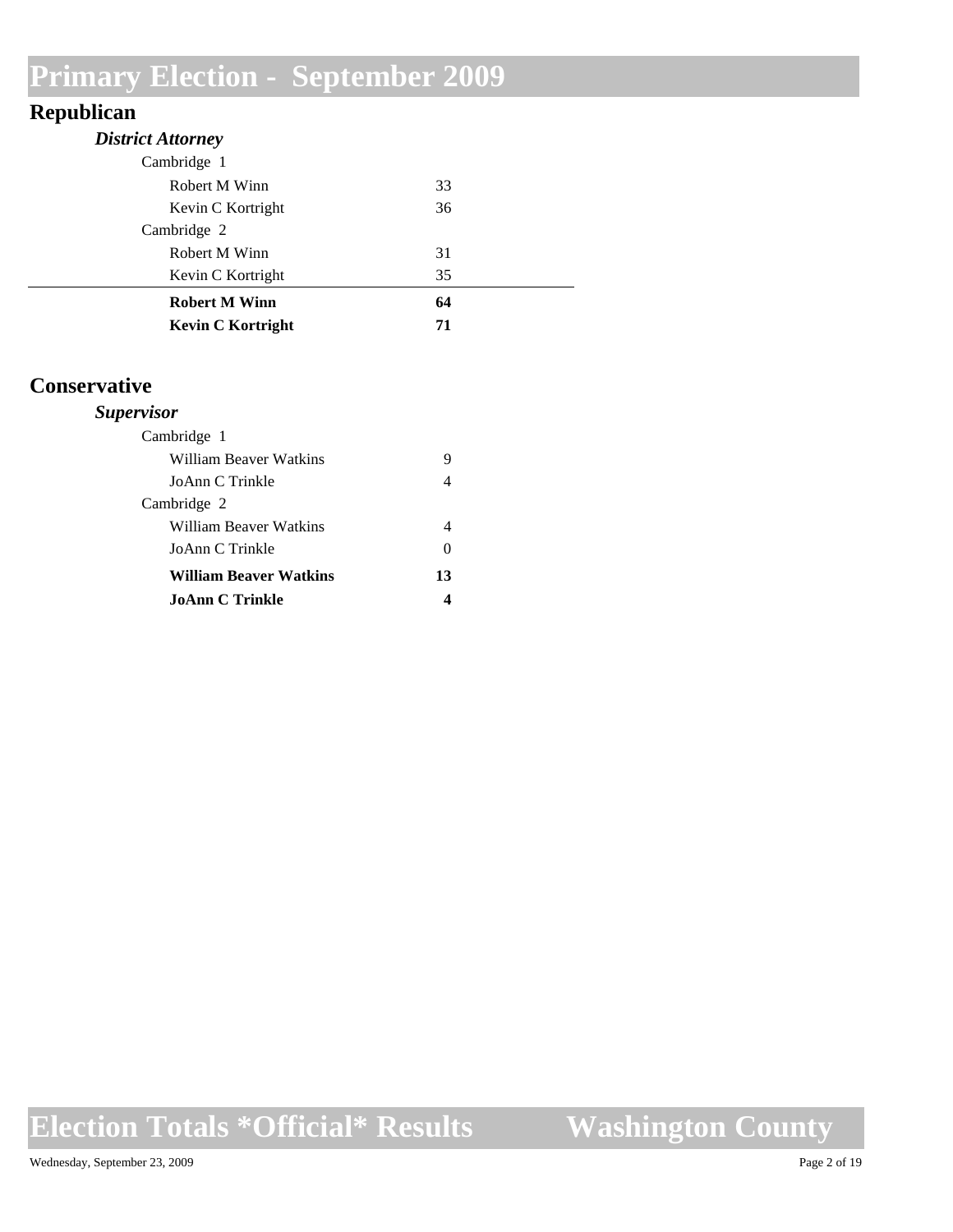#### **Republican**

| <b>District Attorney</b> |    |
|--------------------------|----|
| Dresden 1                |    |
| Robert M Winn            | 16 |
| Kevin C Kortright        | 23 |
| <b>Robert M Winn</b>     | 16 |
| <b>Kevin C Kortright</b> | 23 |

**Election Totals \*Official\* Results**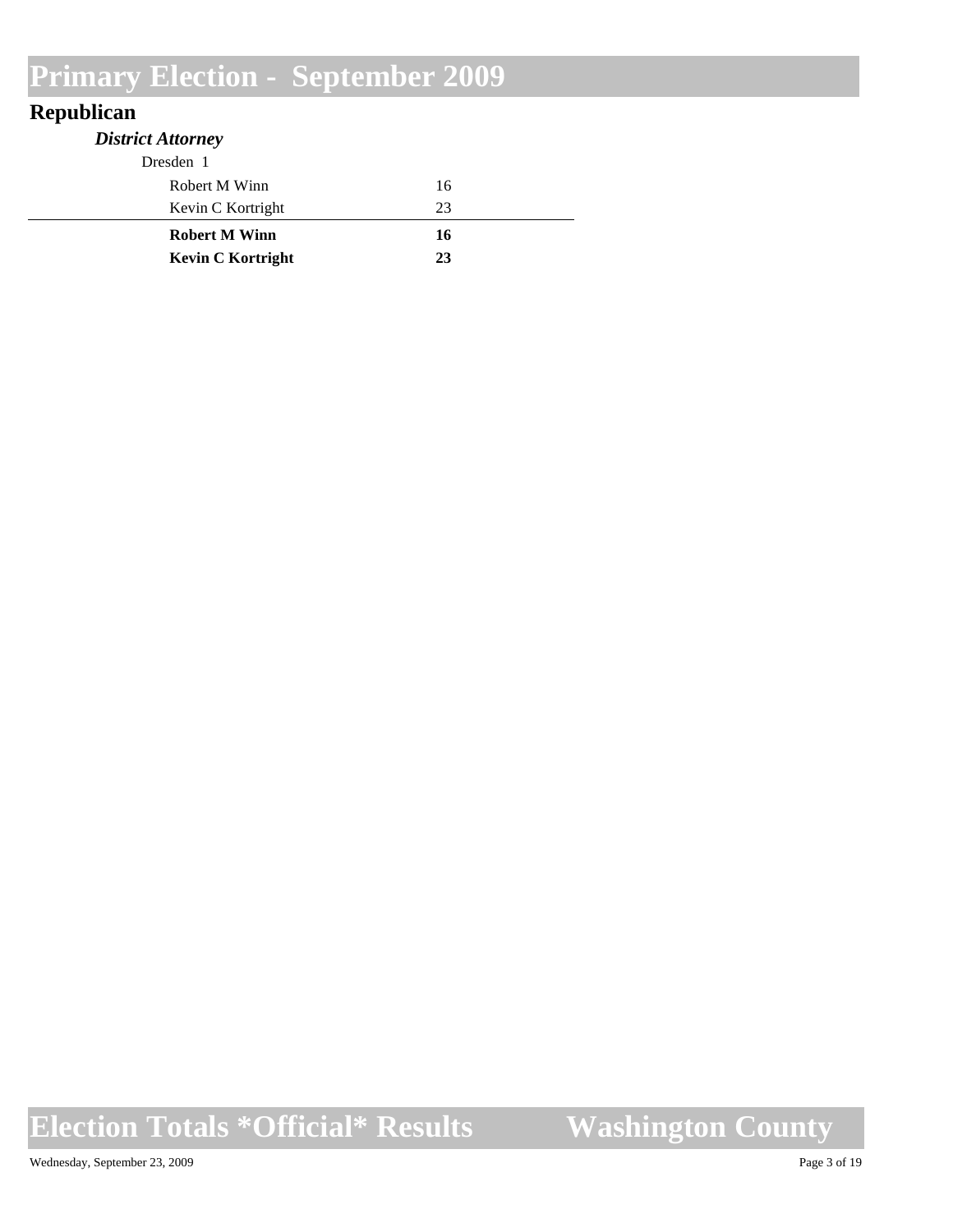#### **Republican**

| <b>District Attorney</b>                                                                                                                                    |                       |  |
|-------------------------------------------------------------------------------------------------------------------------------------------------------------|-----------------------|--|
| Easton 1                                                                                                                                                    |                       |  |
| Robert M Winn                                                                                                                                               | 66                    |  |
| Kevin C Kortright                                                                                                                                           | 84                    |  |
| Easton <sub>2</sub>                                                                                                                                         |                       |  |
| Robert M Winn                                                                                                                                               | 44                    |  |
| Kevin C Kortright                                                                                                                                           | 64                    |  |
| <b>Robert M Winn</b>                                                                                                                                        | <b>110</b>            |  |
| <b>Kevin C Kortright</b>                                                                                                                                    | 148                   |  |
| <b>Superintendent of Highways</b><br>Easton 1<br>David C English<br><b>Bud Frederick Brock</b><br>Easton 2<br>David C English<br><b>Bud Frederick Brock</b> | 101<br>58<br>62<br>53 |  |
| David C English                                                                                                                                             | 163                   |  |
|                                                                                                                                                             |                       |  |

### **Election Totals \*Official\* Results**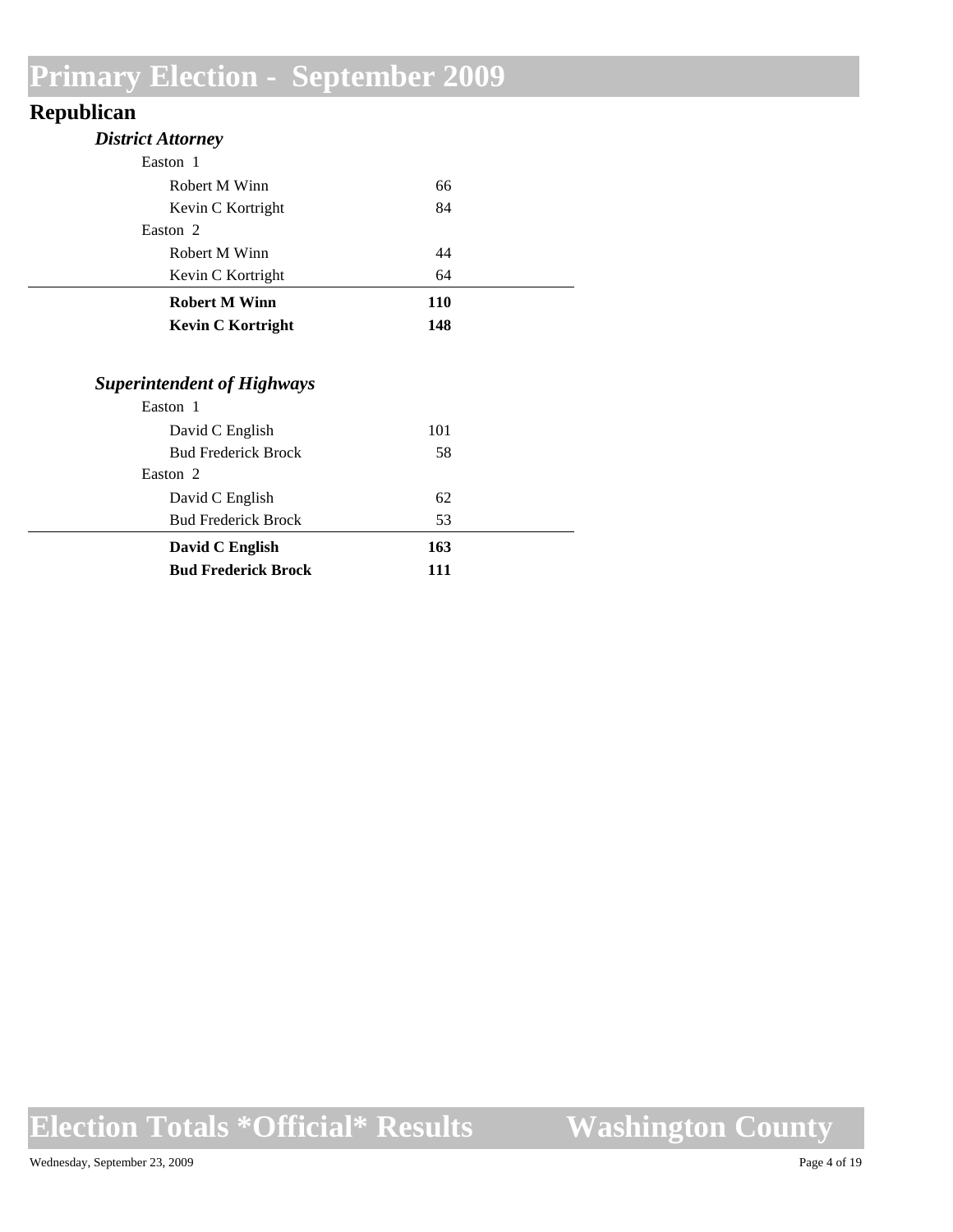#### **Republican**

| -<br><b>District Attorney</b> |     |  |
|-------------------------------|-----|--|
| Fort Ann 1                    |     |  |
| Robert M Winn                 | 18  |  |
| Kevin C Kortright             | 15  |  |
| Fort Ann 2                    |     |  |
| Robert M Winn                 | 36  |  |
| Kevin C Kortright             | 38  |  |
| Fort Ann 3                    |     |  |
| Robert M Winn                 | 48  |  |
| Kevin C Kortright             | 39  |  |
| <b>Robert M Winn</b>          | 102 |  |
| <b>Kevin C Kortright</b>      | 92  |  |

# **Election Totals \*Official\* Results**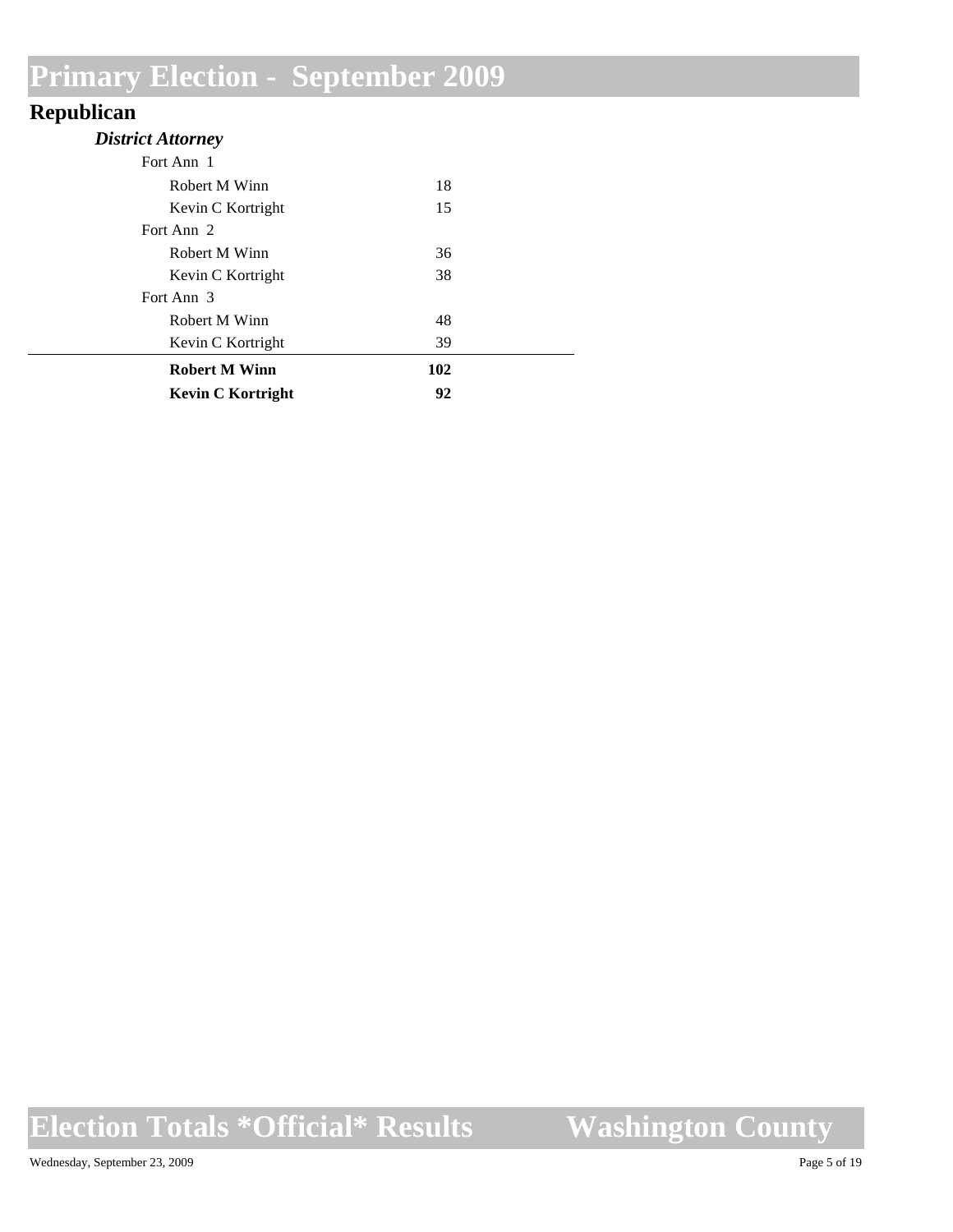#### **Republican**

| Kevin C Kortright    | 78  |  |
|----------------------|-----|--|
| <b>Robert M Winn</b> | 112 |  |
| Kevin C Kortright    | 14  |  |
| Robert M Winn        | 7   |  |
| Fort Edward 5        |     |  |
| Kevin C Kortright    | 21  |  |
| Robert M Winn        | 30  |  |
| Fort Edward 4        |     |  |
| Kevin C Kortright    | 4   |  |
| Robert M Winn        | 11  |  |
| Fort Edward 3        |     |  |
| Kevin C Kortright    | 11  |  |
| Robert M Winn        | 23  |  |
| Fort Edward 2        |     |  |
| Kevin C Kortright    | 28  |  |
| Robert M Winn        | 41  |  |
| Fort Edward 1        |     |  |

### **Election Totals \*Official\* Results**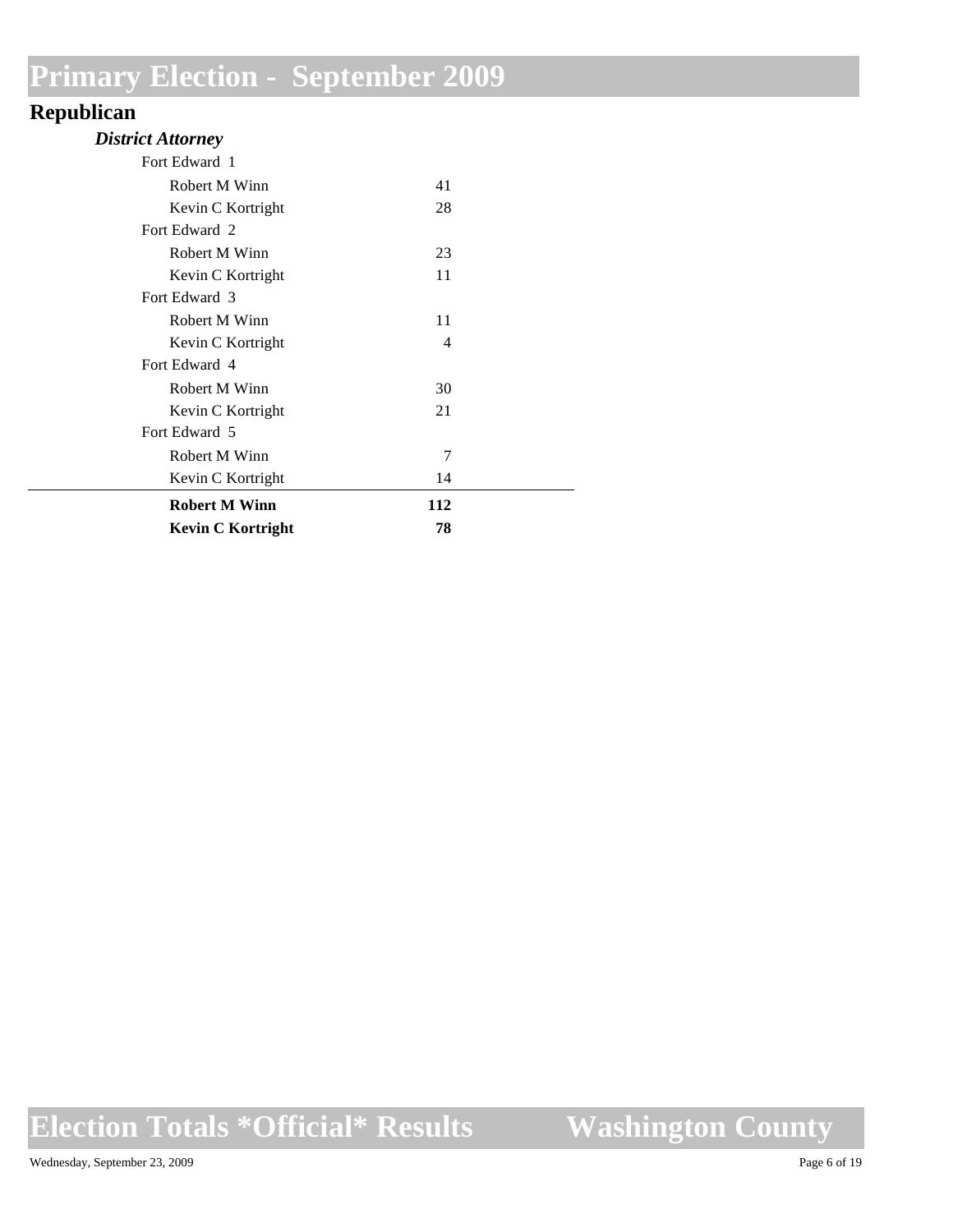#### **Republican**

#### *District Attorney*

| Kevin C Kortright    | 116 |  |
|----------------------|-----|--|
| <b>Robert M Winn</b> | 362 |  |
| Kevin C Kortright    | 25  |  |
| Robert M Winn        | 58  |  |
| Granville 5          |     |  |
| Kevin C Kortright    | 21  |  |
| Robert M Winn        | 108 |  |
| Granville 4          |     |  |
| Kevin C Kortright    | 34  |  |
| Robert M Winn        | 88  |  |
| Granville 3          |     |  |
| Kevin C Kortright    | 22  |  |
| Robert M Winn        | 74  |  |
| Granville 2          |     |  |
| Kevin C Kortright    | 14  |  |
| Robert M Winn        | 34  |  |
| Granville 1          |     |  |

### **Election Totals \*Official\* Results**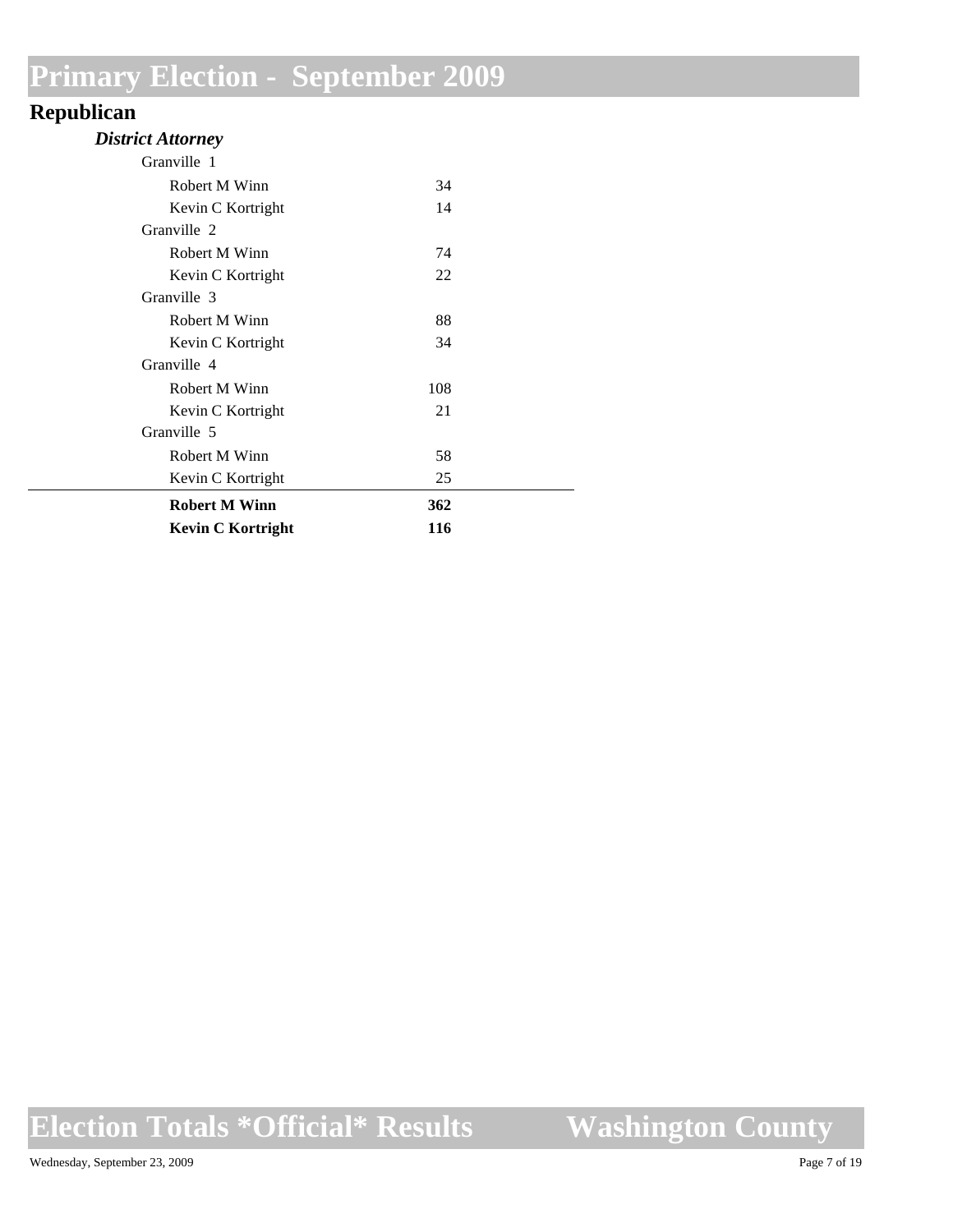#### **Republican**

| <b>District Attorney</b> |  |
|--------------------------|--|
|--------------------------|--|

| Greenwich 1              |     |  |
|--------------------------|-----|--|
| Robert M Winn            | 17  |  |
| Kevin C Kortright        | 43  |  |
| Greenwich 2              |     |  |
| Robert M Winn            | 8   |  |
| Kevin C Kortright        | 25  |  |
| Greenwich 3              |     |  |
| Robert M Winn            | 23  |  |
| Kevin C Kortright        | 54  |  |
| Greenwich 4              |     |  |
| Robert M Winn            | 33  |  |
| Kevin C Kortright        | 88  |  |
| Greenwich 5              |     |  |
| Robert M Winn            | 14  |  |
| Kevin C Kortright        | 34  |  |
| <b>Robert M Winn</b>     | 95  |  |
| <b>Kevin C Kortright</b> | 244 |  |

### **Election Totals \*Official\* Results**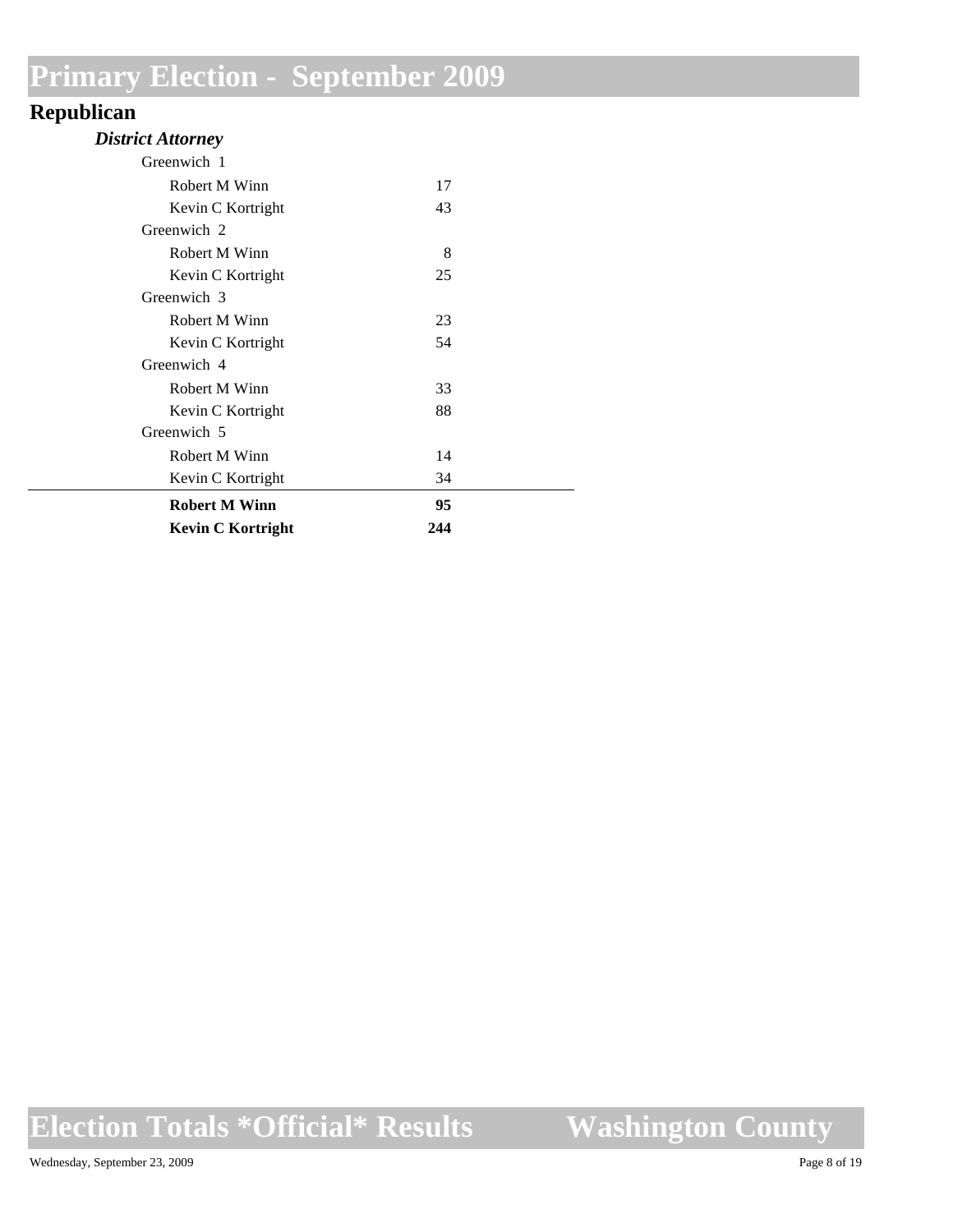#### **Republican**

| <b>District Attorney</b>          |    |  |
|-----------------------------------|----|--|
| Hampton 1                         |    |  |
| Robert M Winn                     | 74 |  |
| Kevin C Kortright                 | 32 |  |
| <b>Robert M Winn</b>              | 74 |  |
| <b>Kevin C Kortright</b>          | 32 |  |
| <b>Superintendent of Highways</b> |    |  |
|                                   |    |  |
| Hampton 1                         |    |  |
| Walter H Douglas                  | 53 |  |
| Francis M Baker                   | 54 |  |
| <b>Walter H Douglas</b>           | 53 |  |
| <b>Francis M Baker</b>            | 54 |  |

# **Election Totals \*Official\* Results**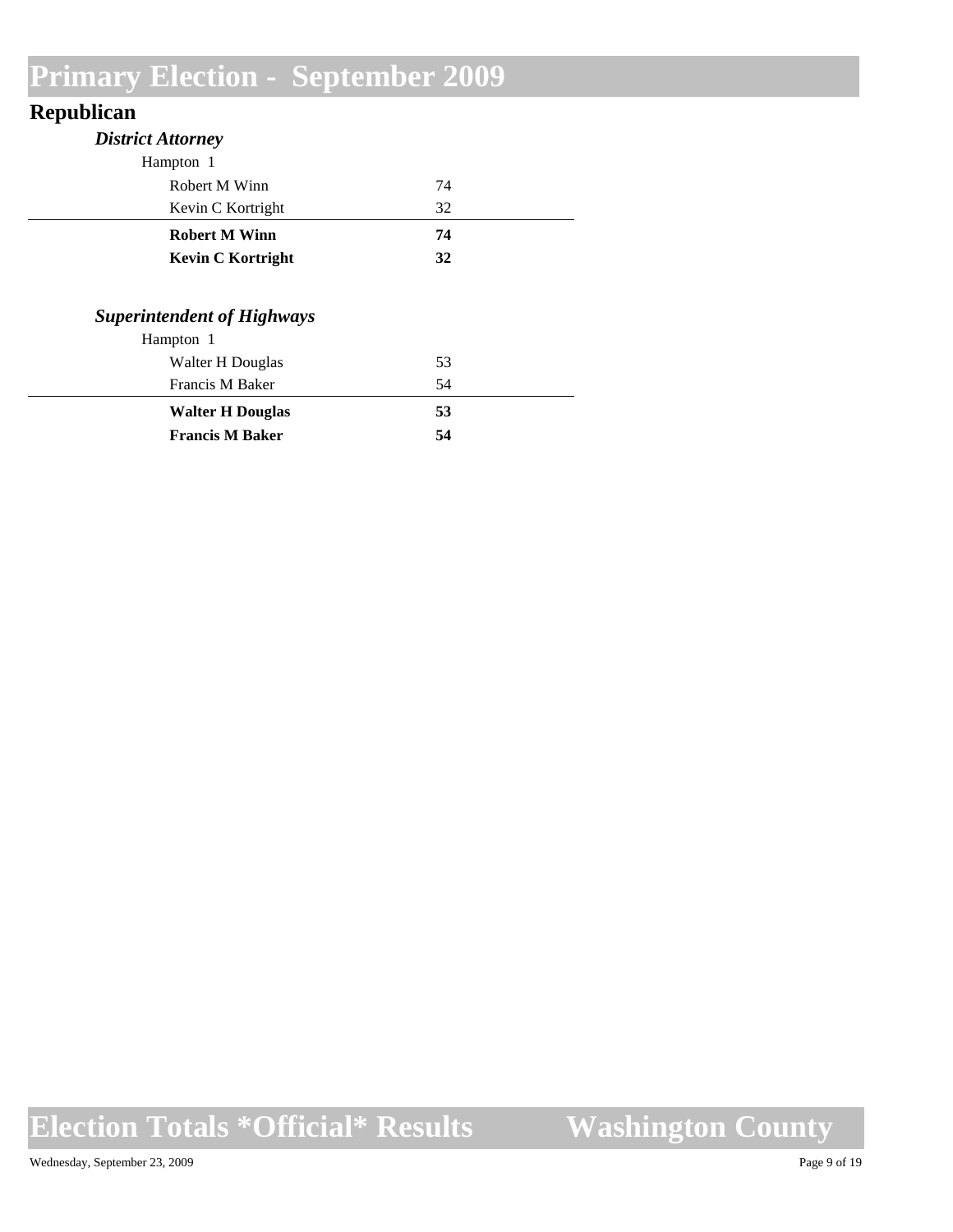#### **Republican**

| <b>District Attorney</b>                                                            |     |  |
|-------------------------------------------------------------------------------------|-----|--|
| Hartford 1                                                                          |     |  |
| Robert M Winn                                                                       | 92  |  |
| Kevin C Kortright                                                                   | 46  |  |
| Hartford 2                                                                          |     |  |
| Robert M Winn                                                                       | 125 |  |
| Kevin C Kortright                                                                   | 96  |  |
| <b>Robert M Winn</b>                                                                | 217 |  |
| <b>Kevin C Kortright</b>                                                            | 142 |  |
| <b>Supervisor</b>                                                                   |     |  |
| Hartford 1                                                                          |     |  |
| Arthur D Jabot                                                                      | 15  |  |
| Nancy Hall                                                                          | 49  |  |
| Dana Ted Haff                                                                       | 76  |  |
| Hartford 2                                                                          |     |  |
| Arthur D Jabot                                                                      | 10  |  |
| Nancy Hall                                                                          | 77  |  |
| Dana Ted Haff                                                                       | 133 |  |
| <b>Arthur D Jabot</b>                                                               | 25  |  |
| <b>Nancy Hall</b>                                                                   | 126 |  |
| Dana Ted Haff                                                                       | 209 |  |
| <b>Superintendent of Highways</b>                                                   |     |  |
| Hartford 1                                                                          |     |  |
| Jason Beecher                                                                       | 15  |  |
| $T^*_{\text{max}}$ and $T^*_{\text{max}}$ $T^*_{\text{max}}$ and $T^*_{\text{max}}$ | 17  |  |

| <b>Gregory Brown</b>   | 166 |  |
|------------------------|-----|--|
| <b>James J Lavin</b>   | 148 |  |
| <b>Timothy Shields</b> | 37  |  |
| <b>Jason Beecher</b>   | 23  |  |
| Gregory Brown          | 111 |  |
| James J Lavin          | 88  |  |
| Timothy Shields        | 20  |  |
| Jason Beecher          | 8   |  |
| Hartford 2             |     |  |
| Gregory Brown          | 55  |  |
| James J Lavin          | 60  |  |
| Timothy Shields        | 17  |  |
| Jason Beecher          | 15  |  |

### **Election Totals \*Official\* Results**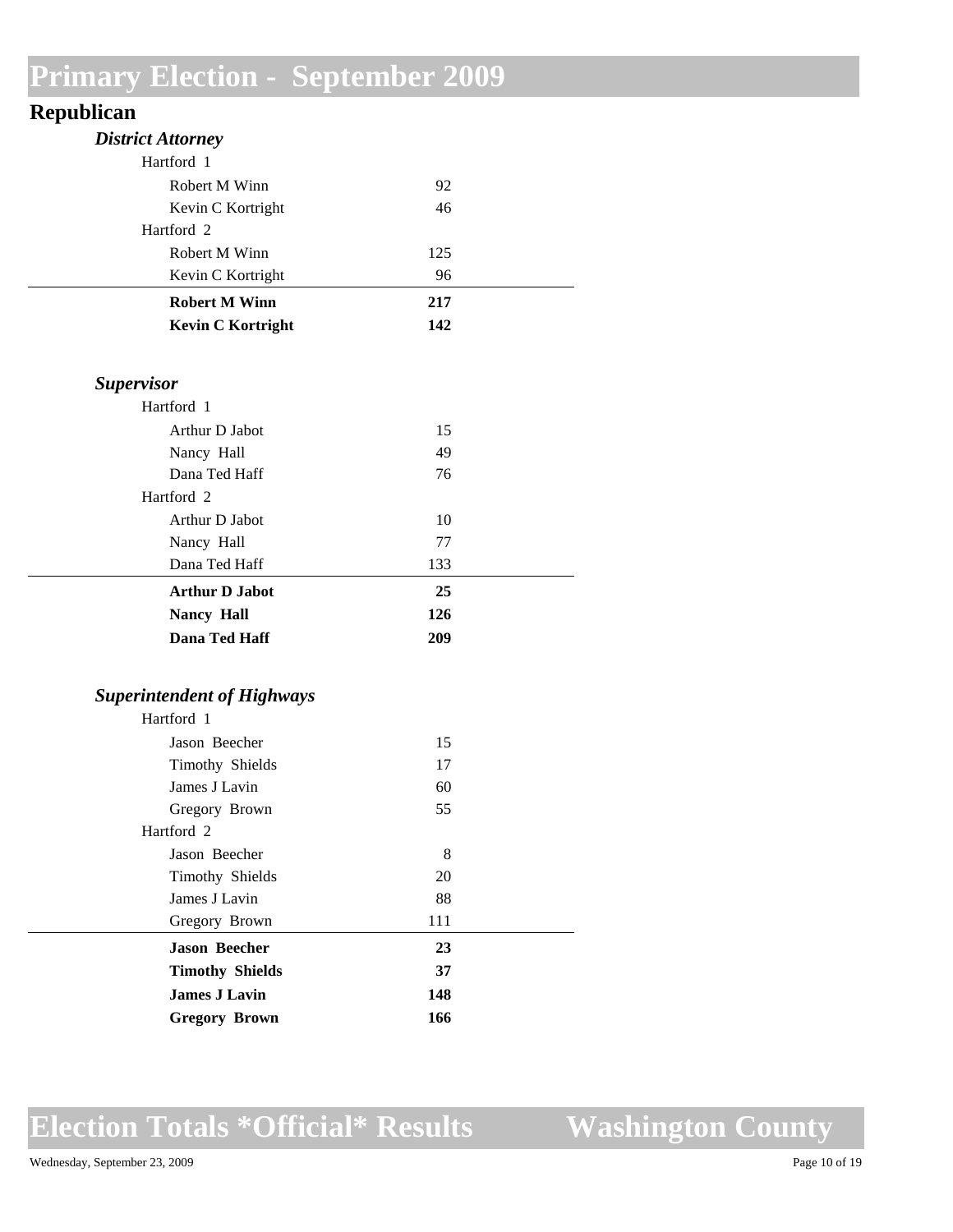#### **Republican**

| <b>District Attorney</b> |    |
|--------------------------|----|
| Hebron 1                 |    |
| Robert M Winn            | 39 |
| Kevin C Kortright        | 26 |
| <b>Robert M Winn</b>     | 39 |
| <b>Kevin C Kortright</b> | 26 |

**Election Totals \*Official\* Results**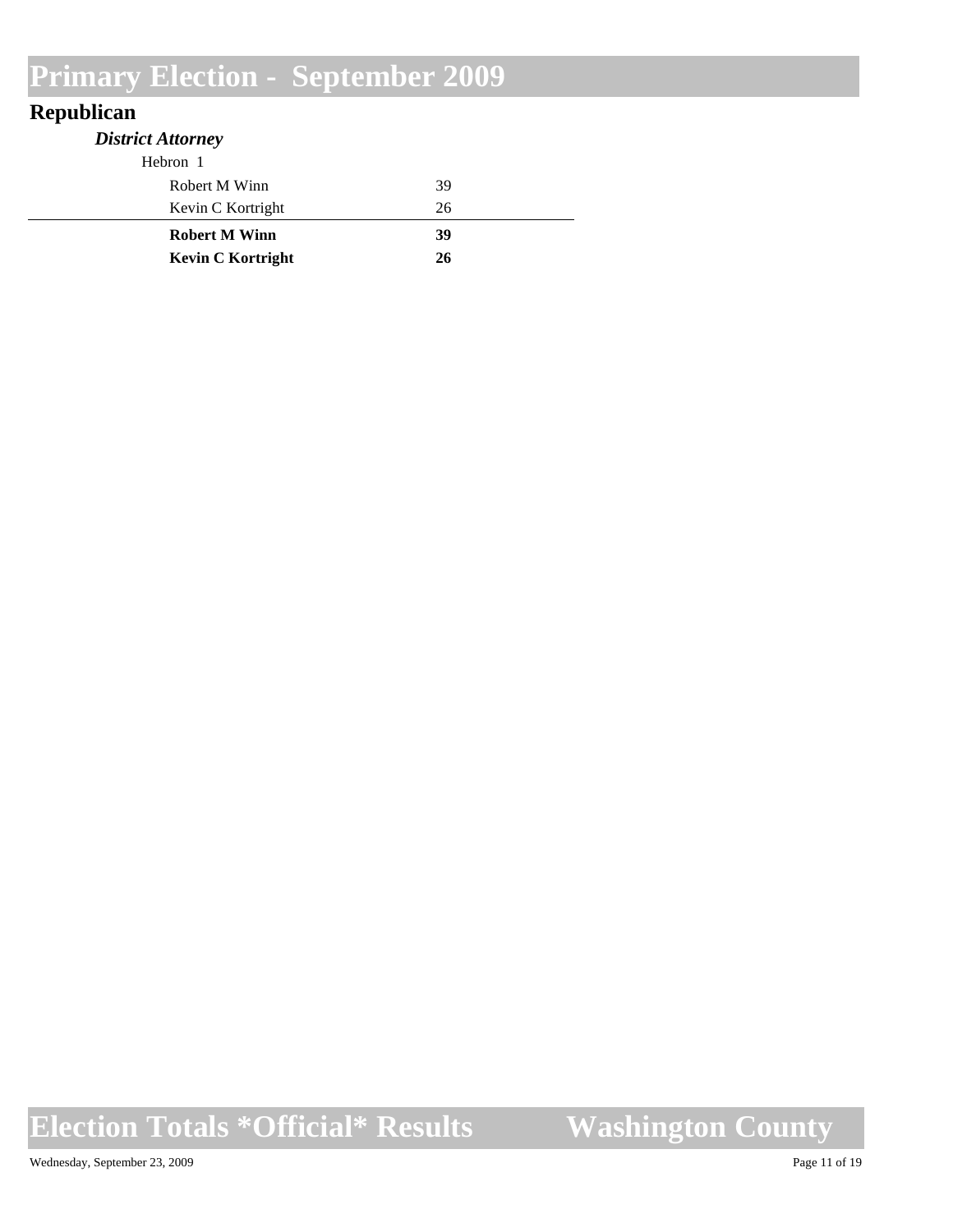#### **Republican**

| <b>District Attorney</b> |    |
|--------------------------|----|
| Jackson 1                |    |
| Robert M Winn            | 56 |
| Kevin C Kortright        | 31 |
| <b>Robert M Winn</b>     | 56 |
| <b>Kevin C Kortright</b> | 31 |

# **Election Totals \*Official\* Results**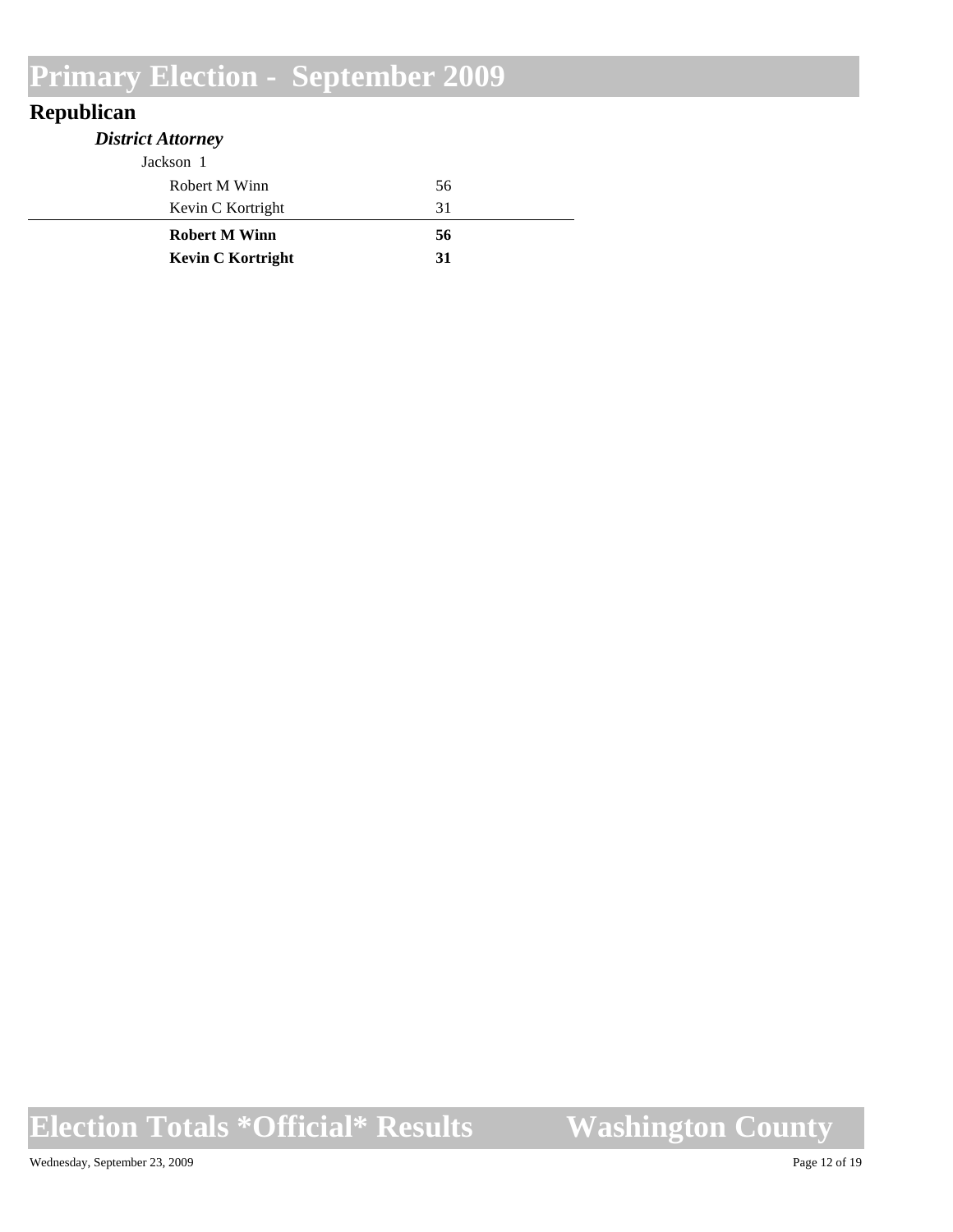#### **Republican**

| <b>District Attorney</b> |  |
|--------------------------|--|
|--------------------------|--|

| <b>Kevin C Kortright</b> | 306 |  |
|--------------------------|-----|--|
| <b>Robert M Winn</b>     | 272 |  |
| Kevin C Kortright        | 46  |  |
| Robert M Winn            | 37  |  |
| Kingsbury 9              |     |  |
| Kevin C Kortright        | 11  |  |
| Robert M Winn            | 6   |  |
| Kingsbury 8              |     |  |
| Kevin C Kortright        | 28  |  |
| Robert M Winn            | 24  |  |
| Kingsbury 7              |     |  |
| Kevin C Kortright        | 44  |  |
| Robert M Winn            | 29  |  |
| Kingsbury 6              |     |  |
| Kevin C Kortright        | 14  |  |
| Robert M Winn            | 21  |  |
| Kingsbury 5              |     |  |
| Kevin C Kortright        | 16  |  |
| Robert M Winn            | 17  |  |
| Kingsbury 4              |     |  |
| Kevin C Kortright        | 38  |  |
| Robert M Winn            | 21  |  |
| Kingsbury 3              |     |  |
| Kevin C Kortright        | 55  |  |
| Robert M Winn            | 38  |  |
| Kingsbury 2              |     |  |
| Kevin C Kortright        | 54  |  |
| Robert M Winn            | 79  |  |
| Kingsbury 1              |     |  |

**Election Totals \*Official\* Results**

**Washington County**

 $\overline{\phantom{a}}$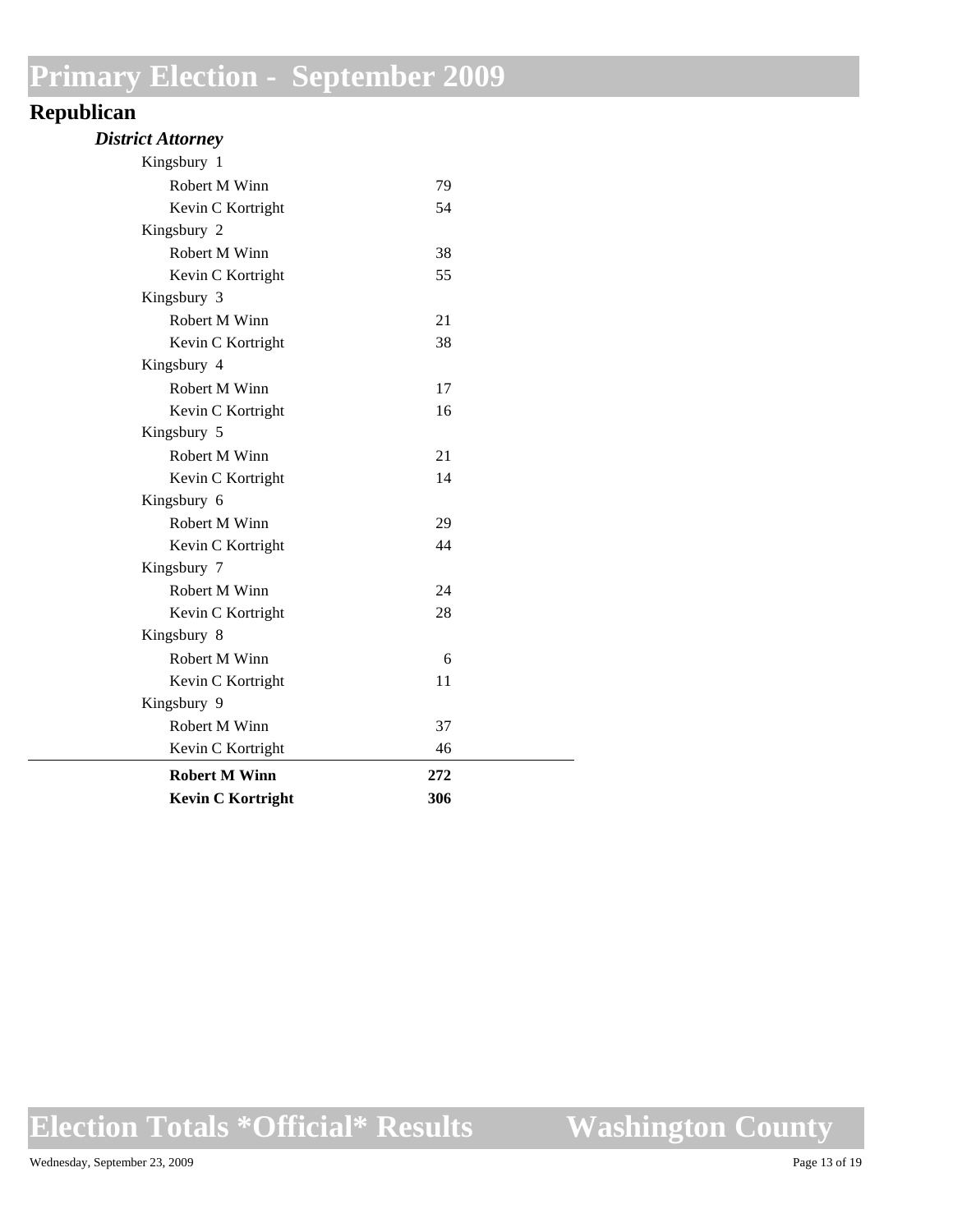#### **Republican**

#### *Superintendent of Highways*

| <b>Michael Graham</b> | 315 |  |
|-----------------------|-----|--|
| James M Chase Sr.     | 258 |  |
| Michael Graham        | 39  |  |
| James M Chase Sr.     | 47  |  |
| Kingsbury 9           |     |  |
| Michael Graham        | 7   |  |
| James M Chase Sr.     | 9   |  |
| Kingsbury 8           |     |  |
| Michael Graham        | 24  |  |
| James M Chase Sr.     | 28  |  |
| Kingsbury 7           |     |  |
| Michael Graham        | 39  |  |
| James M Chase Sr.     | 30  |  |
| Kingsbury 6           |     |  |
| Michael Graham        | 27  |  |
| James M Chase Sr.     | 8   |  |
| Kingsbury 5           |     |  |
| Michael Graham        | 14  |  |
| James M Chase Sr.     | 15  |  |
| Kingsbury 4           |     |  |
| Michael Graham        | 33  |  |
| James M Chase Sr.     | 22  |  |
| Kingsbury 3           |     |  |
| Michael Graham        | 49  |  |
| James M Chase Sr.     | 45  |  |
| Kingsbury 2           |     |  |
| Michael Graham        | 83  |  |
| James M Chase Sr.     | 54  |  |
| Kingsbury 1           |     |  |

### **Election Totals \*Official\* Results**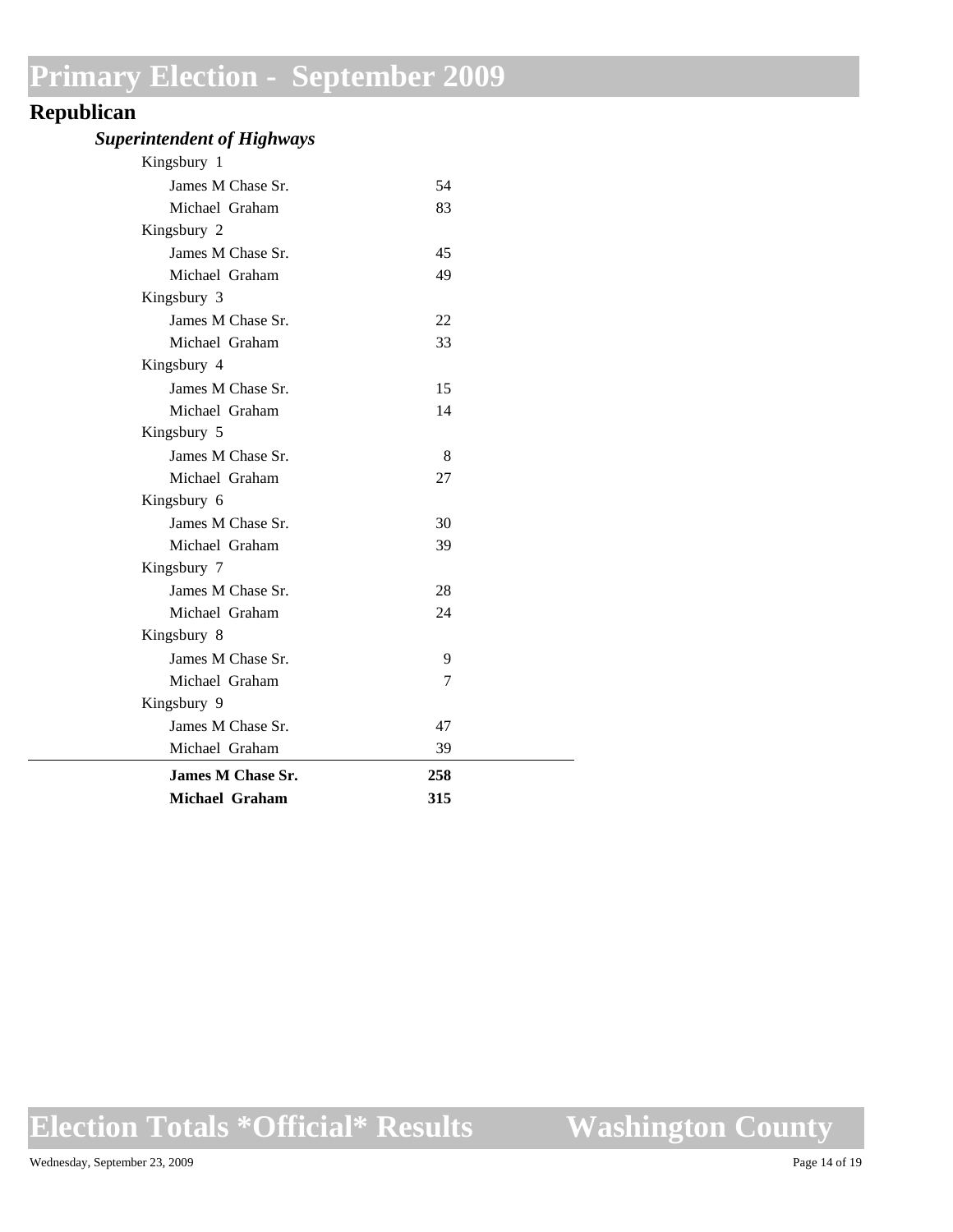#### **Republican**

| <b>District Attorney</b> |    |
|--------------------------|----|
| Putnam 1                 |    |
| Robert M Winn            | 27 |
| Kevin C Kortright        | 11 |
| <b>Robert M Winn</b>     | 27 |
| <b>Kevin C Kortright</b> | 11 |

# **Election Totals \*Official\* Results**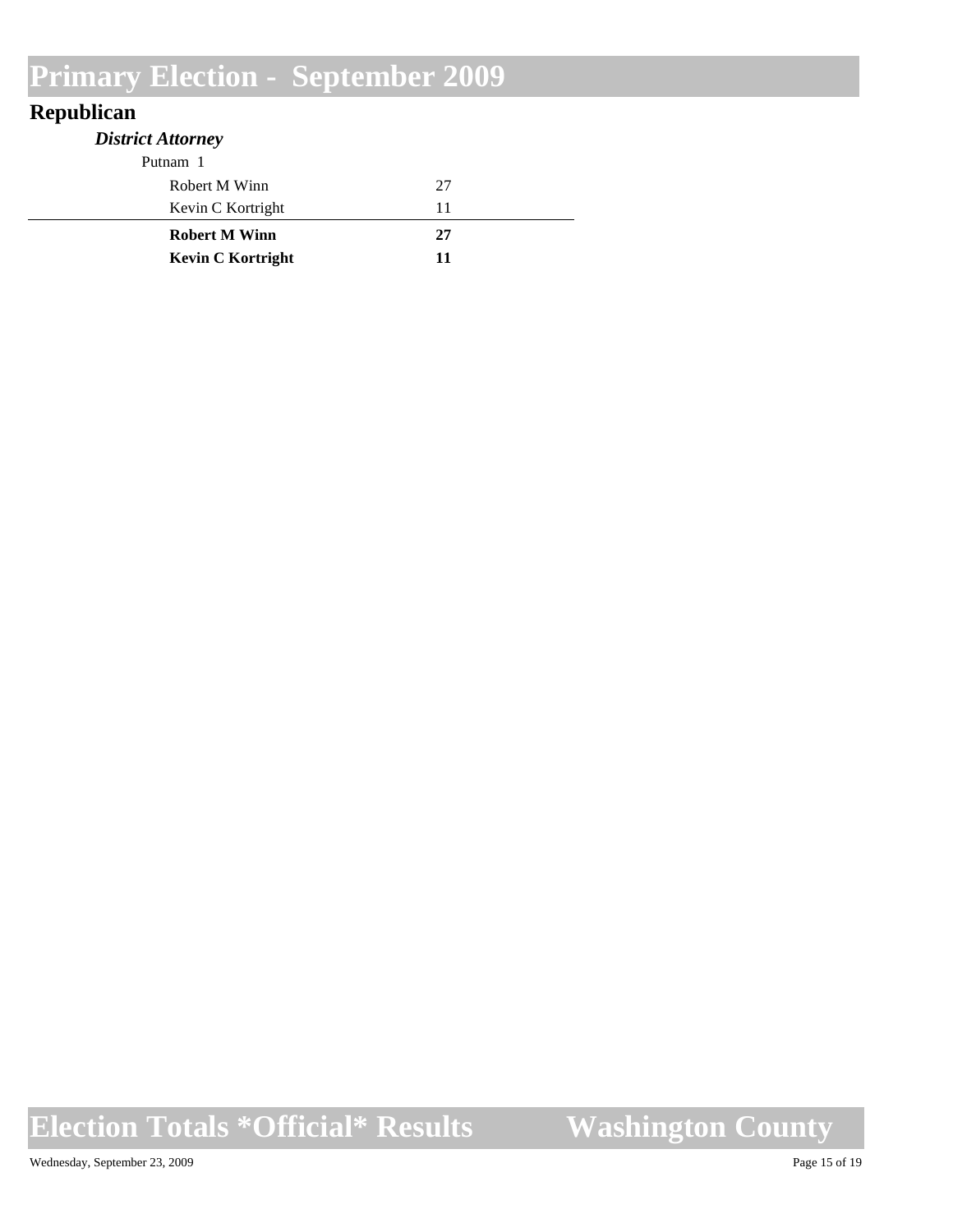#### **Republican**

#### *District Attorney*

| <b>Kevin C Kortright</b> | 64 |  |
|--------------------------|----|--|
| <b>Robert M Winn</b>     | 78 |  |
| Kevin C Kortright        | 25 |  |
| Robert M Winn            | 35 |  |
| Salem 3                  |    |  |
| Kevin C Kortright        | 20 |  |
| Robert M Winn            | 26 |  |
| Salem 2                  |    |  |
| Kevin C Kortright        | 19 |  |
| Robert M Winn            | 17 |  |
| Salem 1                  |    |  |

### **Election Totals \*Official\* Results**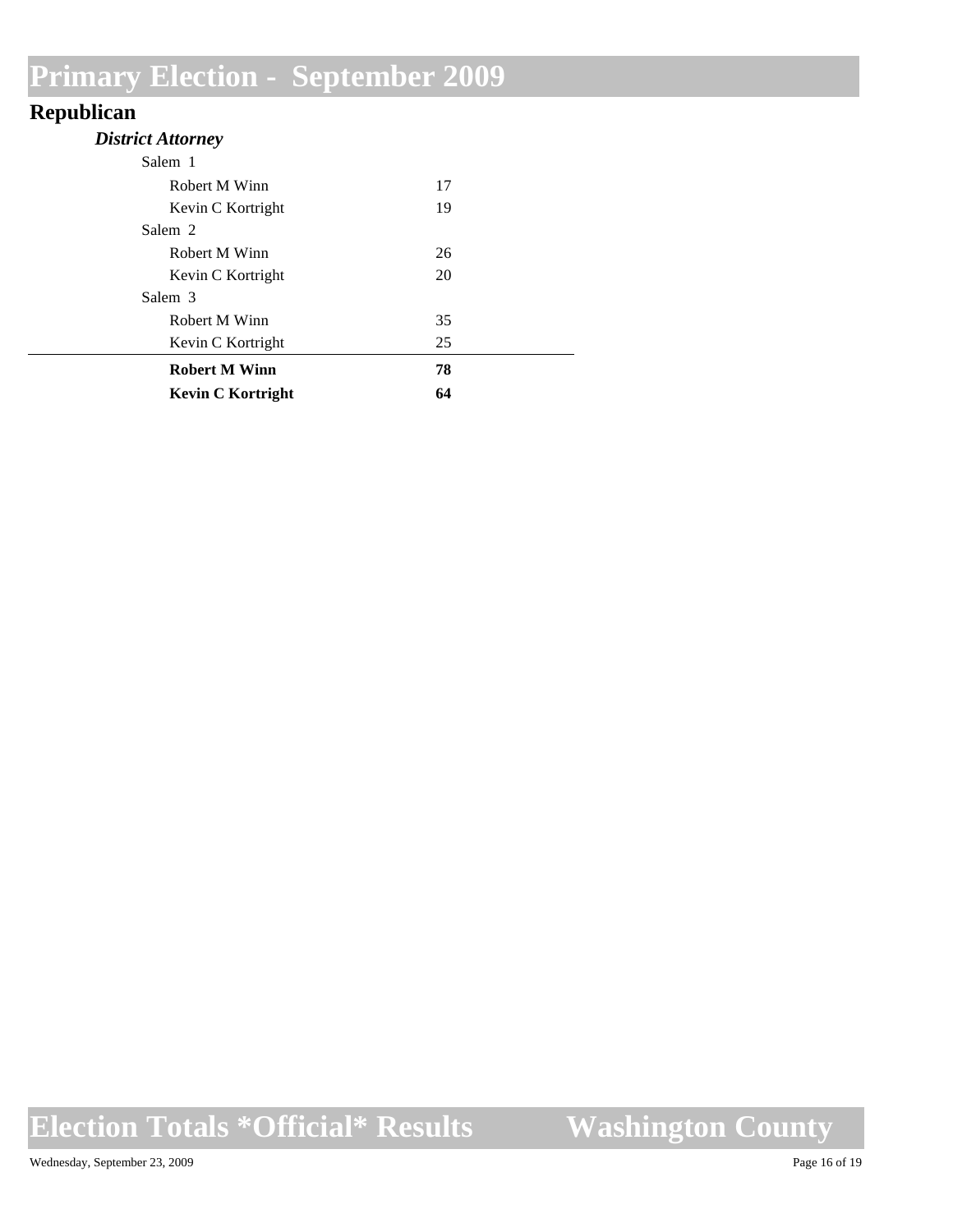#### **Republican**

| <b>District Attorney</b> |    |  |
|--------------------------|----|--|
| White Creek 1            |    |  |
| Robert M Winn            | 11 |  |
| Kevin C Kortright        | 27 |  |
| White Creek 2            |    |  |
| Robert M Winn            | 16 |  |
| Kevin C Kortright        | 20 |  |
| White Creek 3            |    |  |
| Robert M Winn            | 6  |  |
| Kevin C Kortright        | 14 |  |
| <b>Robert M Winn</b>     | 33 |  |
| <b>Kevin C Kortright</b> | 61 |  |

### **Election Totals \*Official\* Results**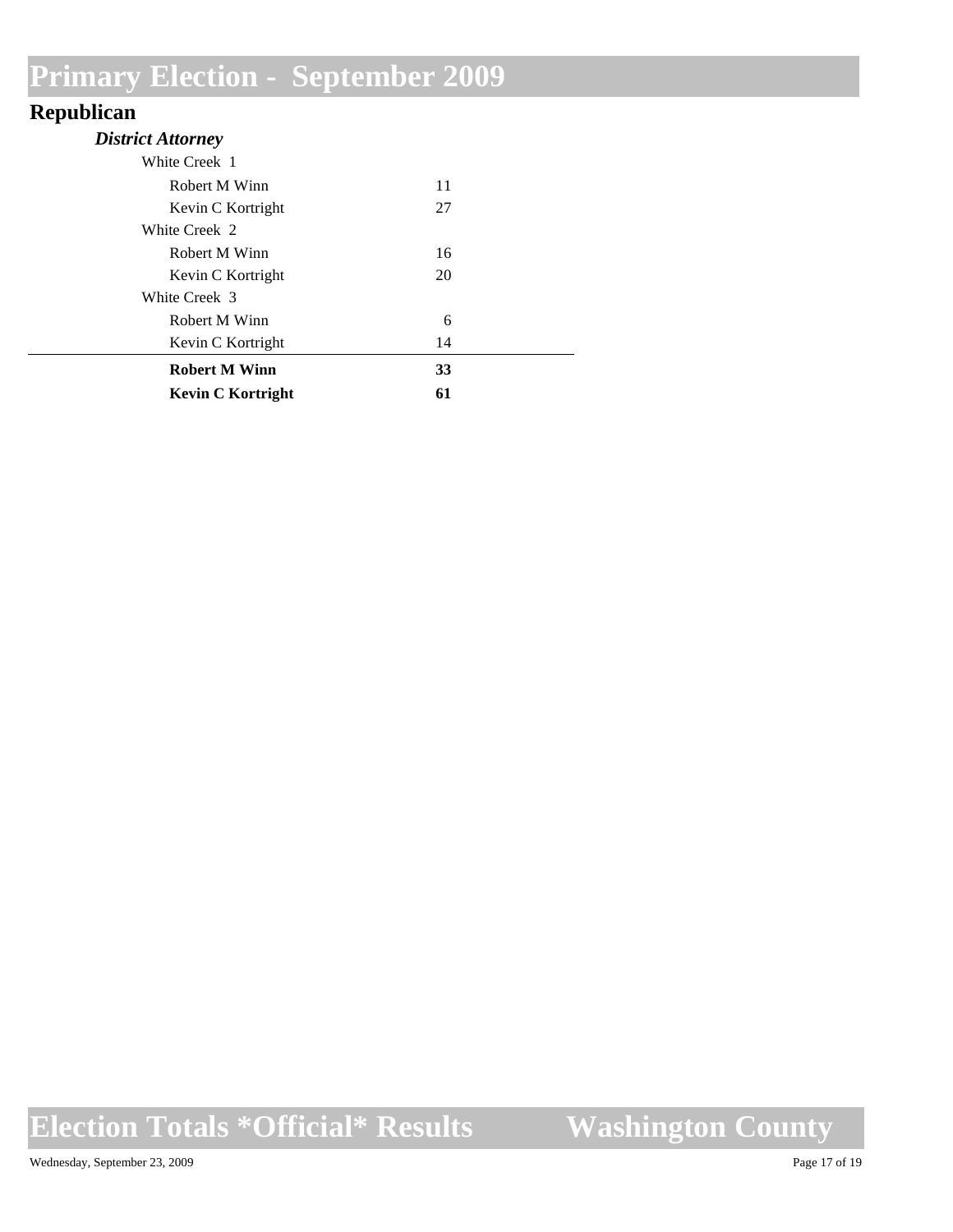#### **Republican**

#### *District Attorney*

| Whitehall 1              |     |  |
|--------------------------|-----|--|
| Robert M Winn            | 23  |  |
| Kevin C Kortright        | 22  |  |
| Whitehall 2              |     |  |
| Robert M Winn            | 20  |  |
| Kevin C Kortright        | 16  |  |
| Whitehall 3              |     |  |
| Robert M Winn            | 11  |  |
| Kevin C Kortright        | 14  |  |
| Whitehall 4              |     |  |
| Robert M Winn            | 21  |  |
| Kevin C Kortright        | 36  |  |
| Whitehall 5              |     |  |
| Robert M Winn            | 78  |  |
| Kevin C Kortright        | 100 |  |
| <b>Robert M Winn</b>     | 153 |  |
| <b>Kevin C Kortright</b> | 188 |  |

### **Election Totals \*Official\* Results**